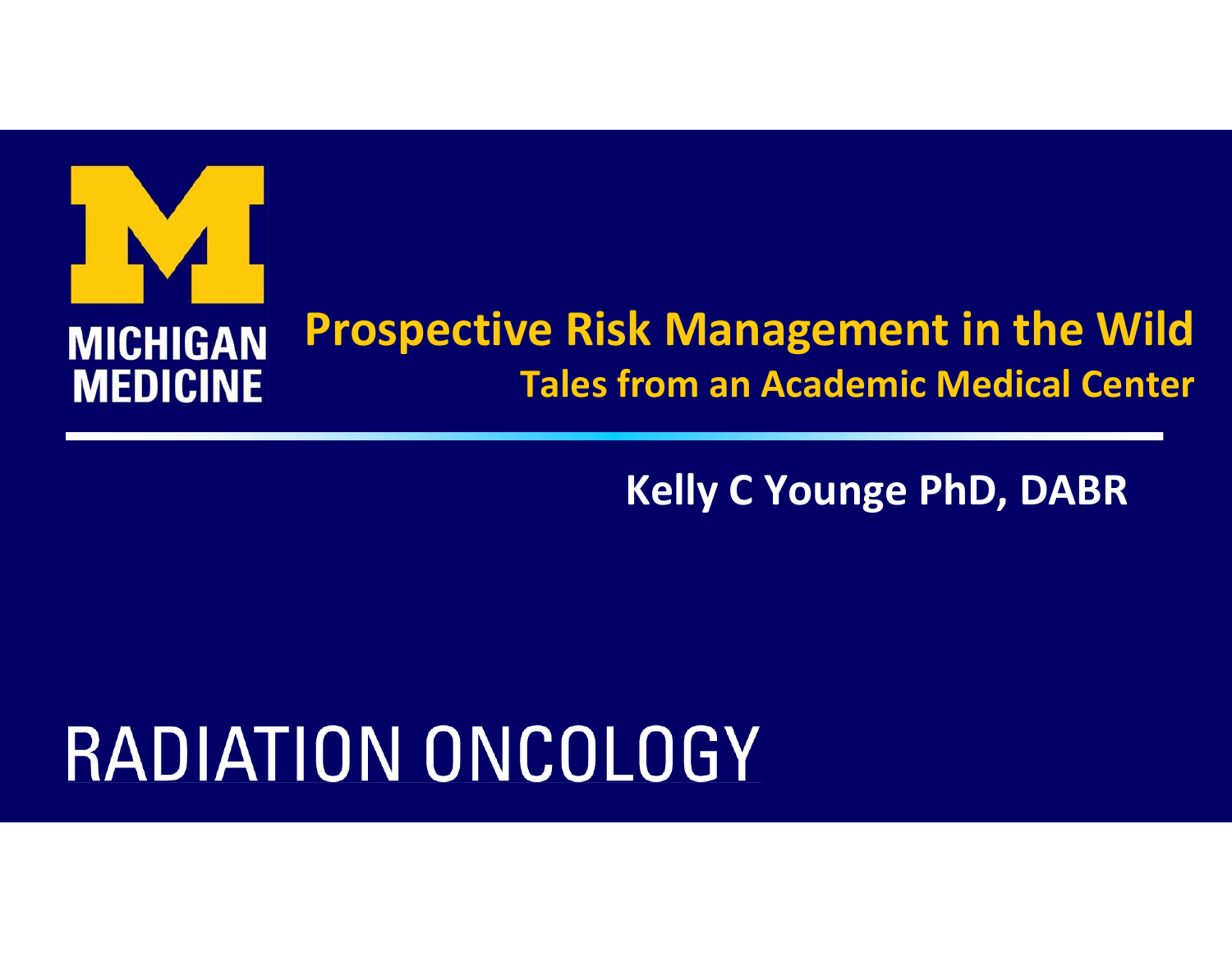- Moving from reactive to proactive
	- Safety is No Accident : A framework for quality radiation oncology and care (2012)
	- RO‐ILS: Radiation Oncology Incident Learning System (launched 2014)
	- TG‐100: Application of risk analysis methods to radiation therapy quality improvement (2016)



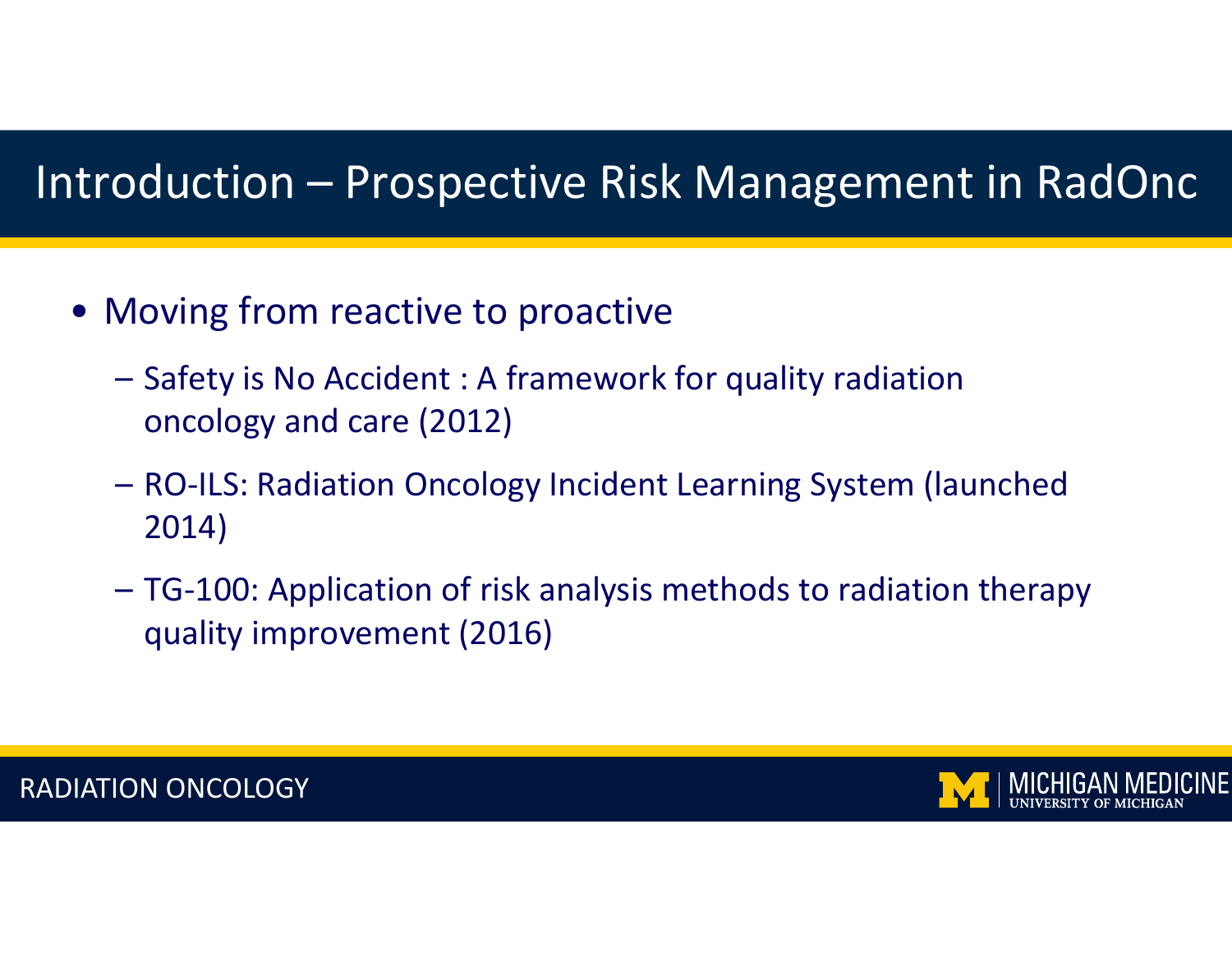

#### RO-ILS participation since inception

https://www.astro.org/uploadedFiles/\_MAIN\_SITE/Patient\_Care/Patient\_Safety/RO-**American Society for Radiation Oncology. RO-ILS® 2017 Year In Review. ILS/2017YearInReview.pdf. Published 2017. Accessed March 19, 2018.** 

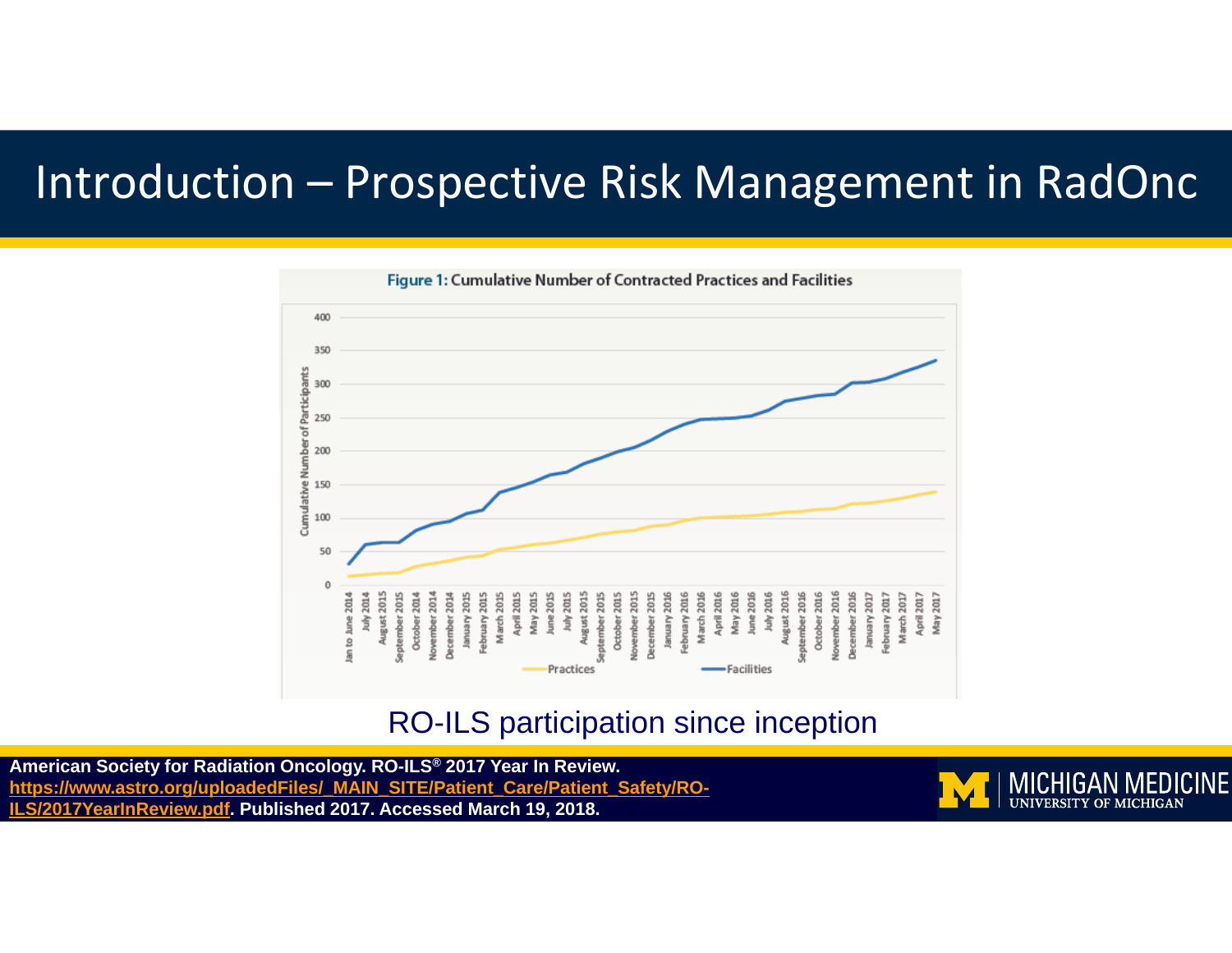

#### Figure 9: Cumulative Event Discoverer

Event Discoverers

https://www.astro.org/uploadedFiles/\_MAIN\_SITE/Patient\_Care/Patient\_Safety/RO-**American Society for Radiation Oncology. RO-ILS® 2017 Year In Review. EW.pdf. Published 2017. Accessed March 19, 2018.** 

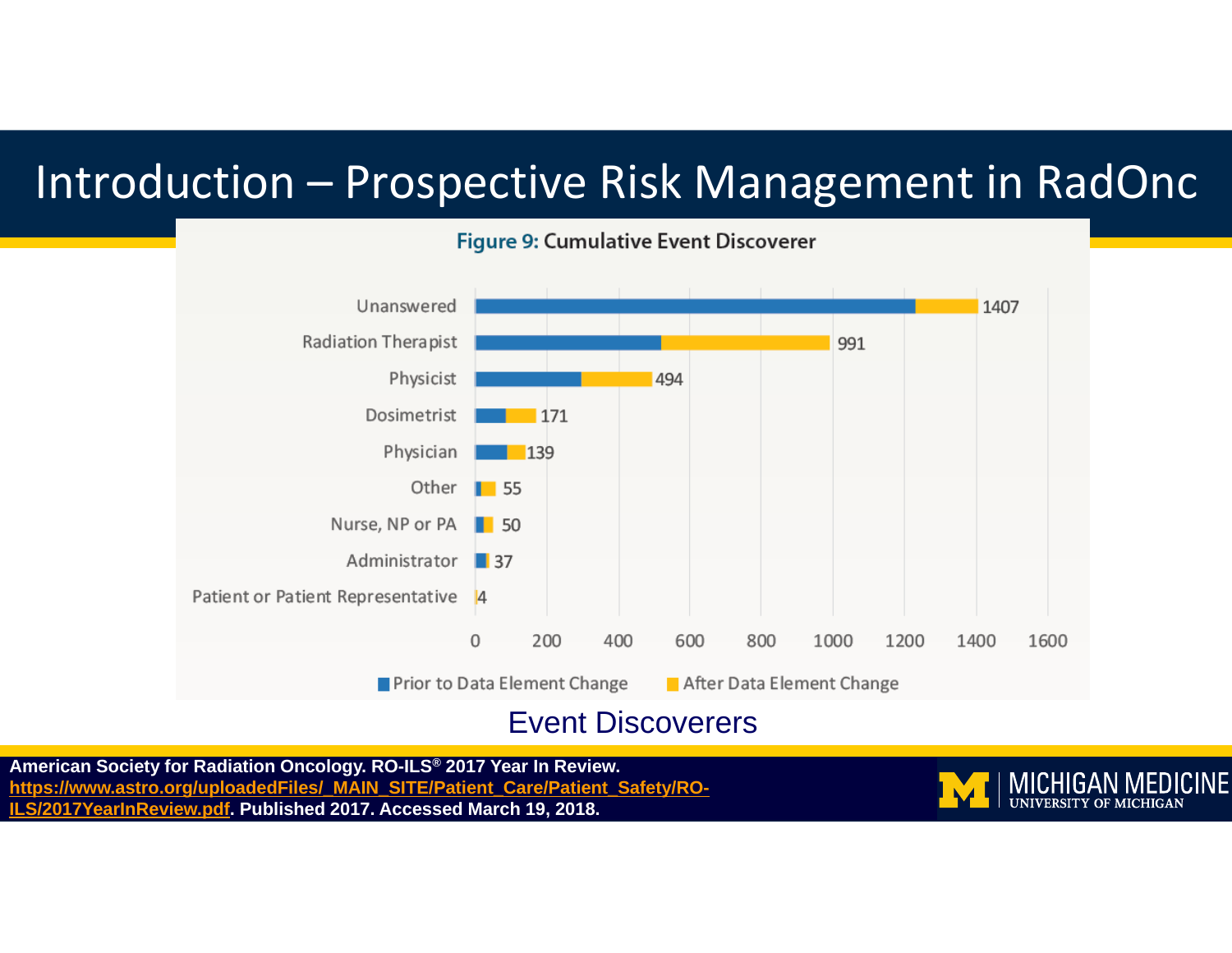- Specific examples of prospective risk management
	- Academic medical center (University of Michigan, Ann Arbor, MI)
	- Community practice (McKee Medical Center, Loveland, CO)
- Tips and tricks: what worked well and what didn't!
- Encouraging participation, cost/benefit analysis, improving process efficiency while maintaining the project benefits
- Learn by doing

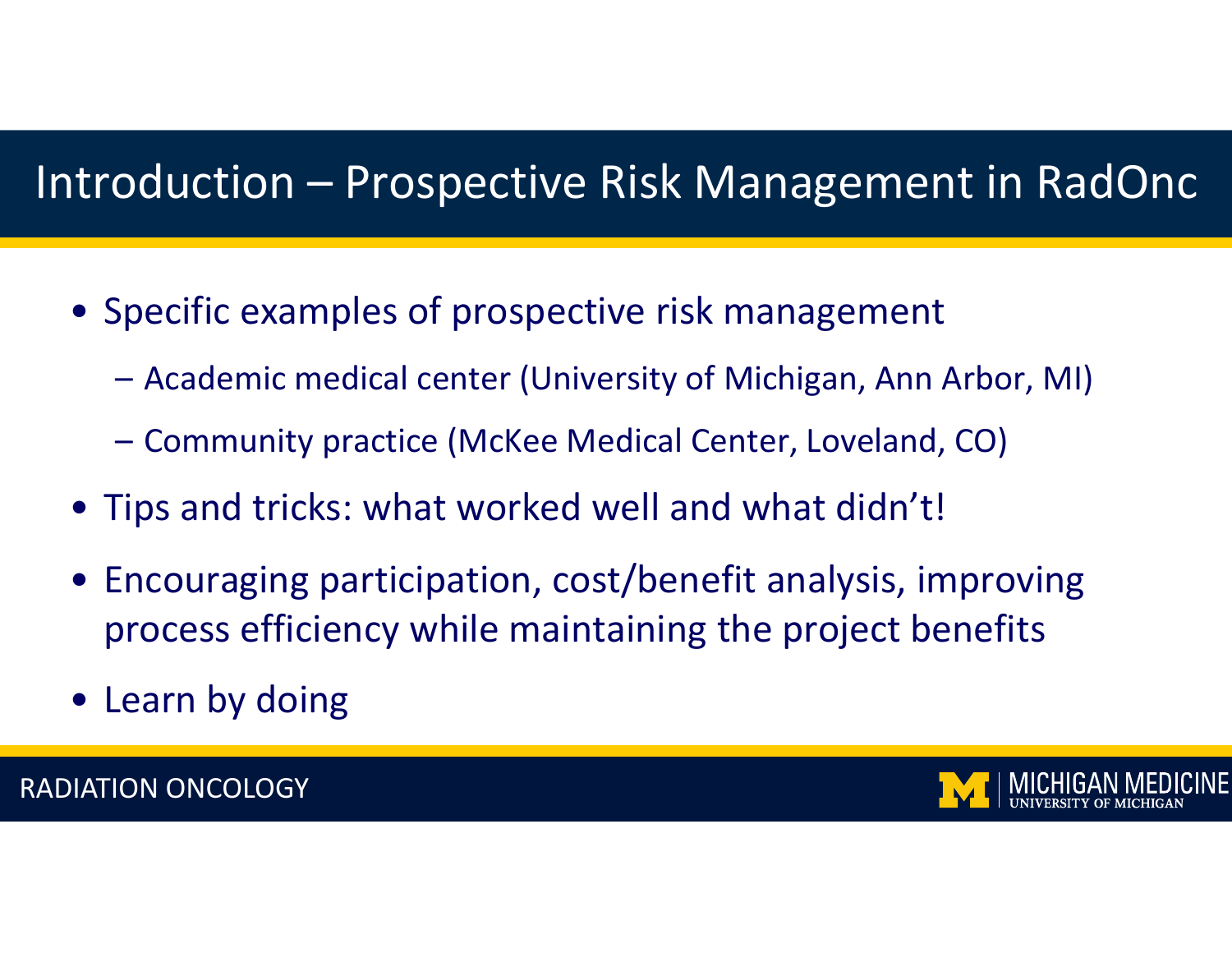#### **Outline**

- Two examples of prospective risk management in an academic hospital
	- Failure mode and effects analysis of <sup>a</sup> newly implemented microsphere brachytherapy technology
	- Implementation of ILS‐based therapist pre‐treatment chart review
- Practical aspects, challenges, cost/benefit analysis

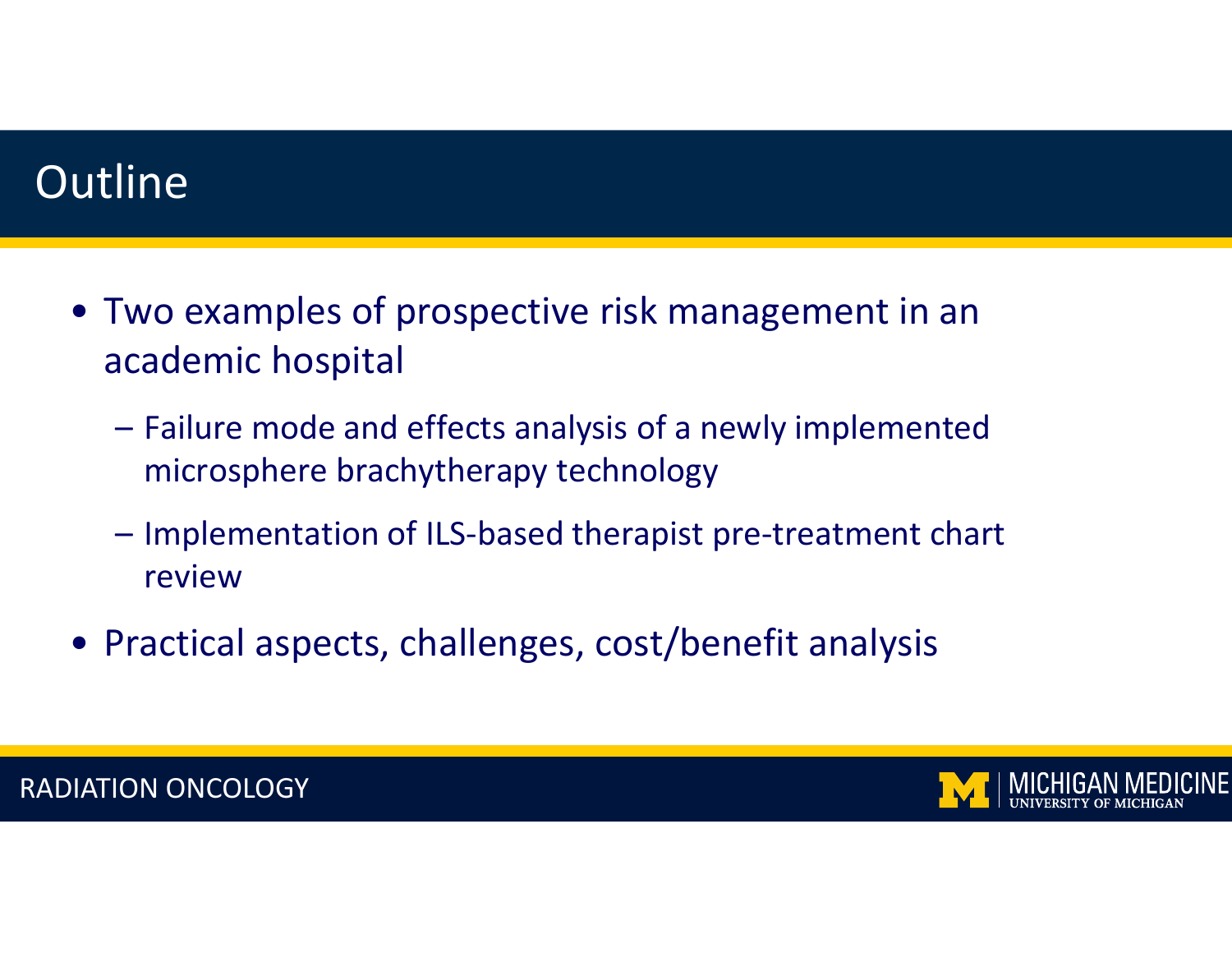

## FMEA of <sup>a</sup> newly implemented microsphere brachytherapy technology

www.sirtex.com



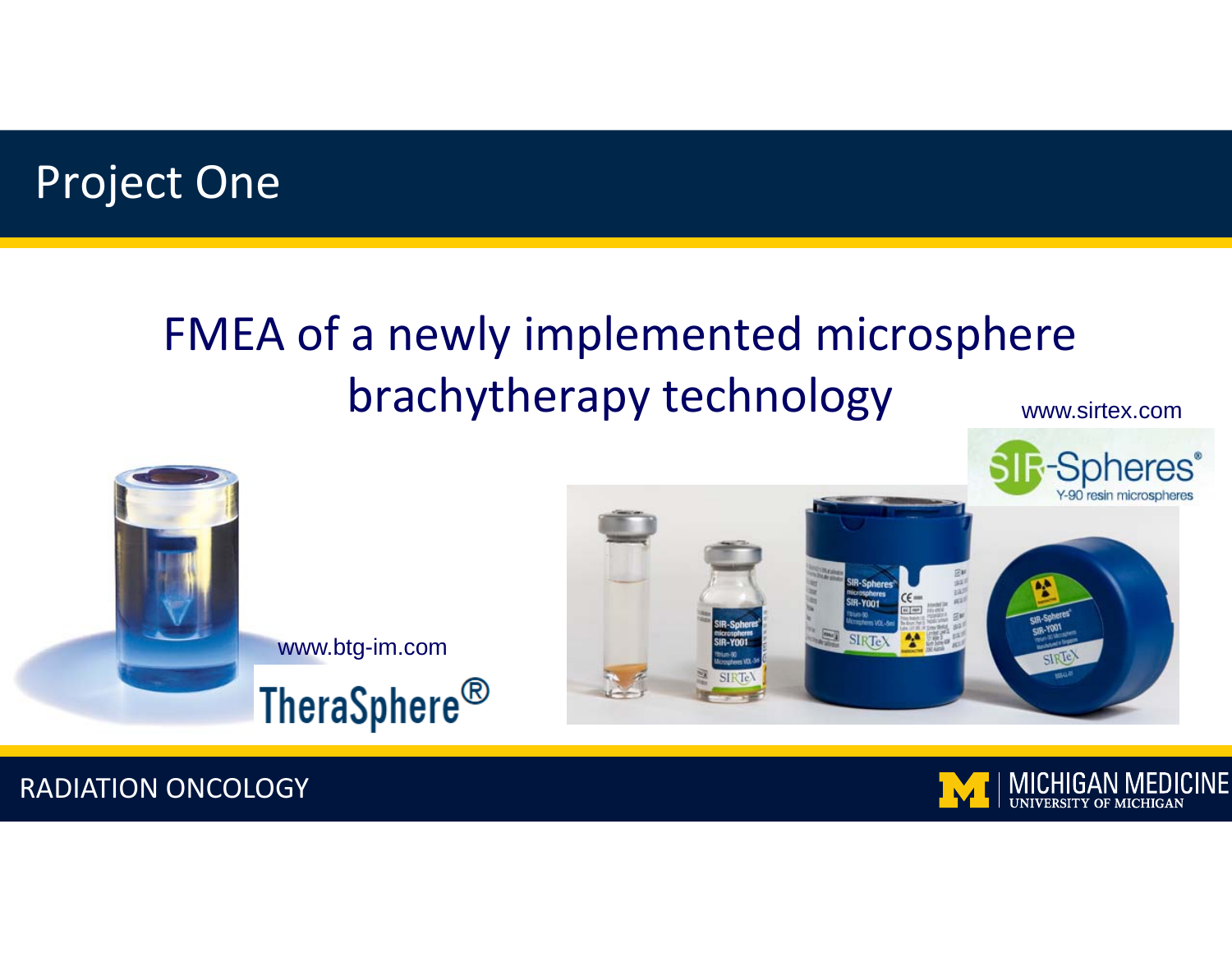#### Background

- Ideal for new program or major change to program (implementing new technology)
	- Allows to start from scratch on QA program
	- Easier to motivate with team
	- New error pathways, opportunities for improved efficiency



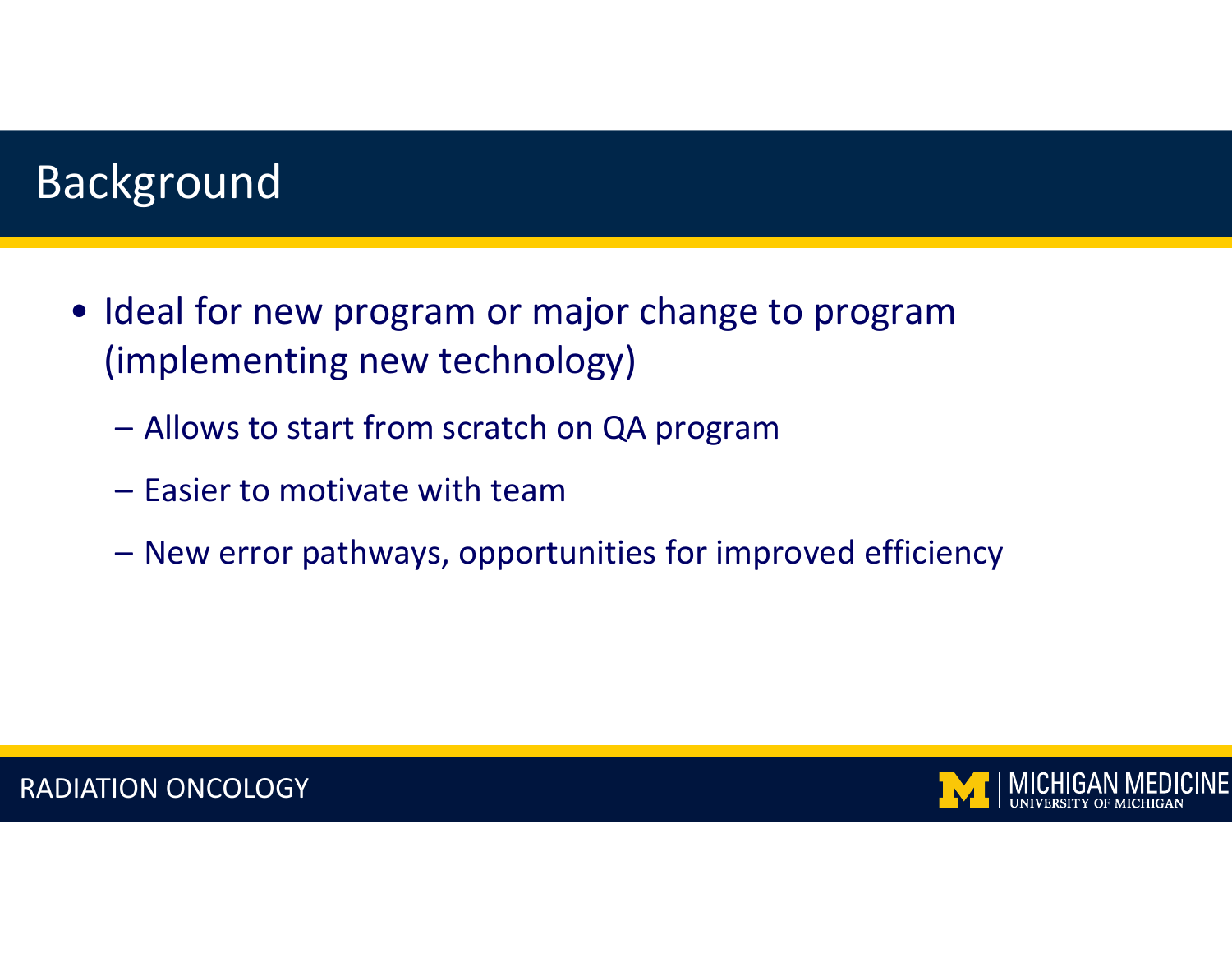#### FMEA takes <sup>a</sup> lot of effort…



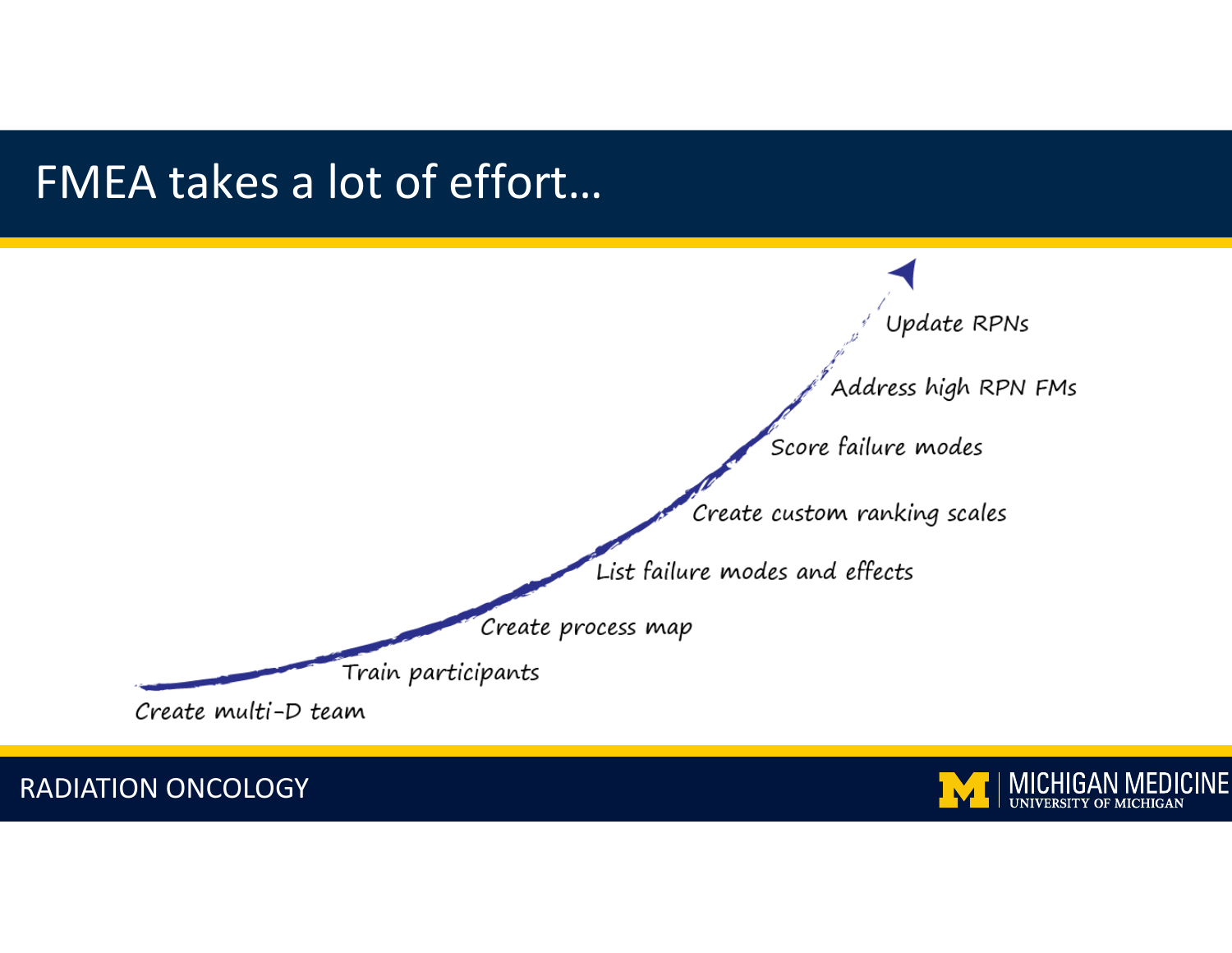#### Things we learned…

- •Be strategic about group vs individual work
- • Rankings can be done more efficiently
	- H/M/L (but avoid bias)
	- Only need select people
- $\bullet$  Motivate team members
	- Share the benefits early and often (safer patients, safer staff, improved efficiency, improved awareness of role)
	- Publications!

**Younge et al., Practical implementation of failure mode and effects analysis for safety and efficiency in stereotactic radiosurgery. Int J Radiat Oncol Biol Phys. 91(5):1003-8 (2015).**

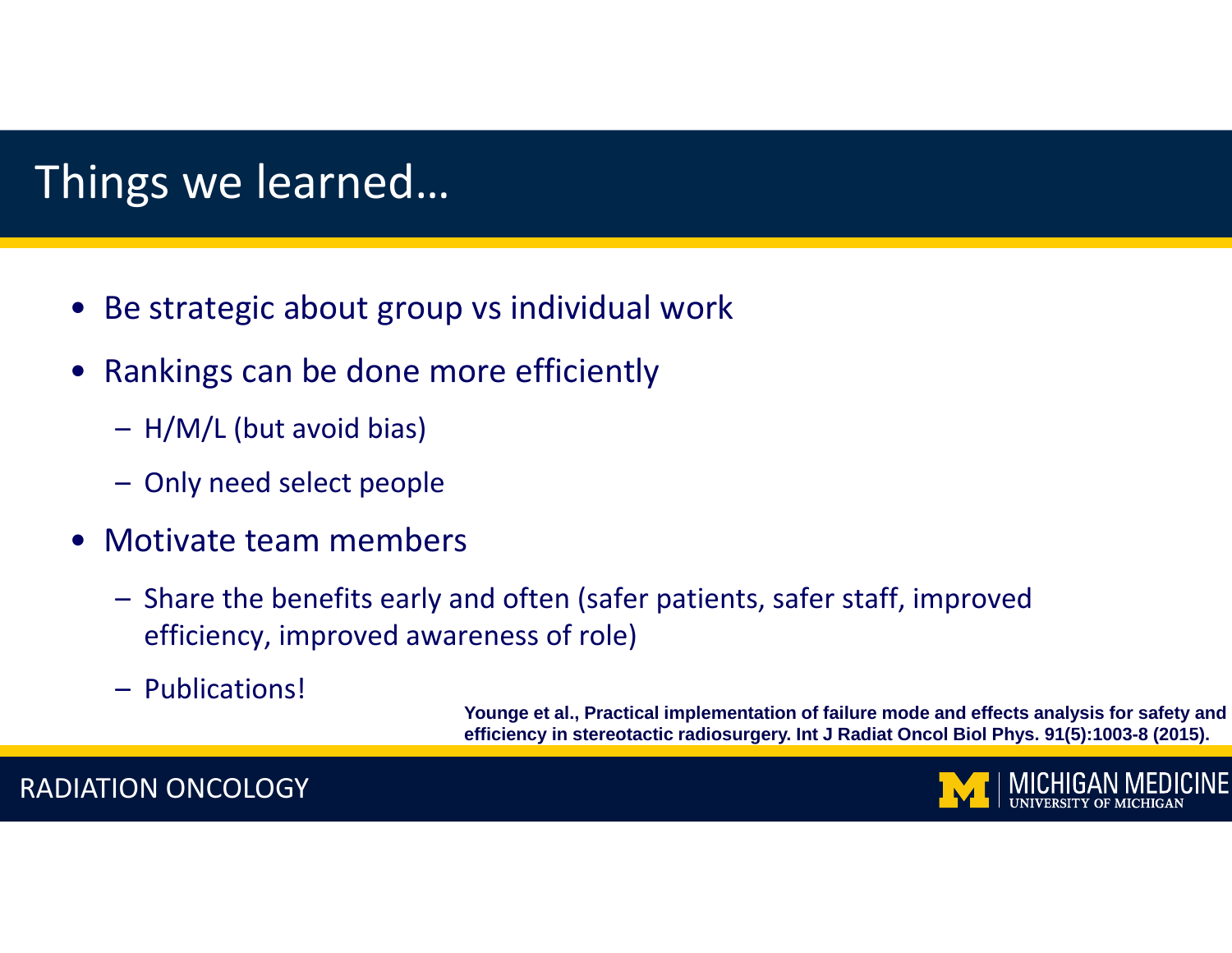#### High level process map – increasing awareness



**environment. Pract Radiat Oncol. 6(6):299-306 (2016).**



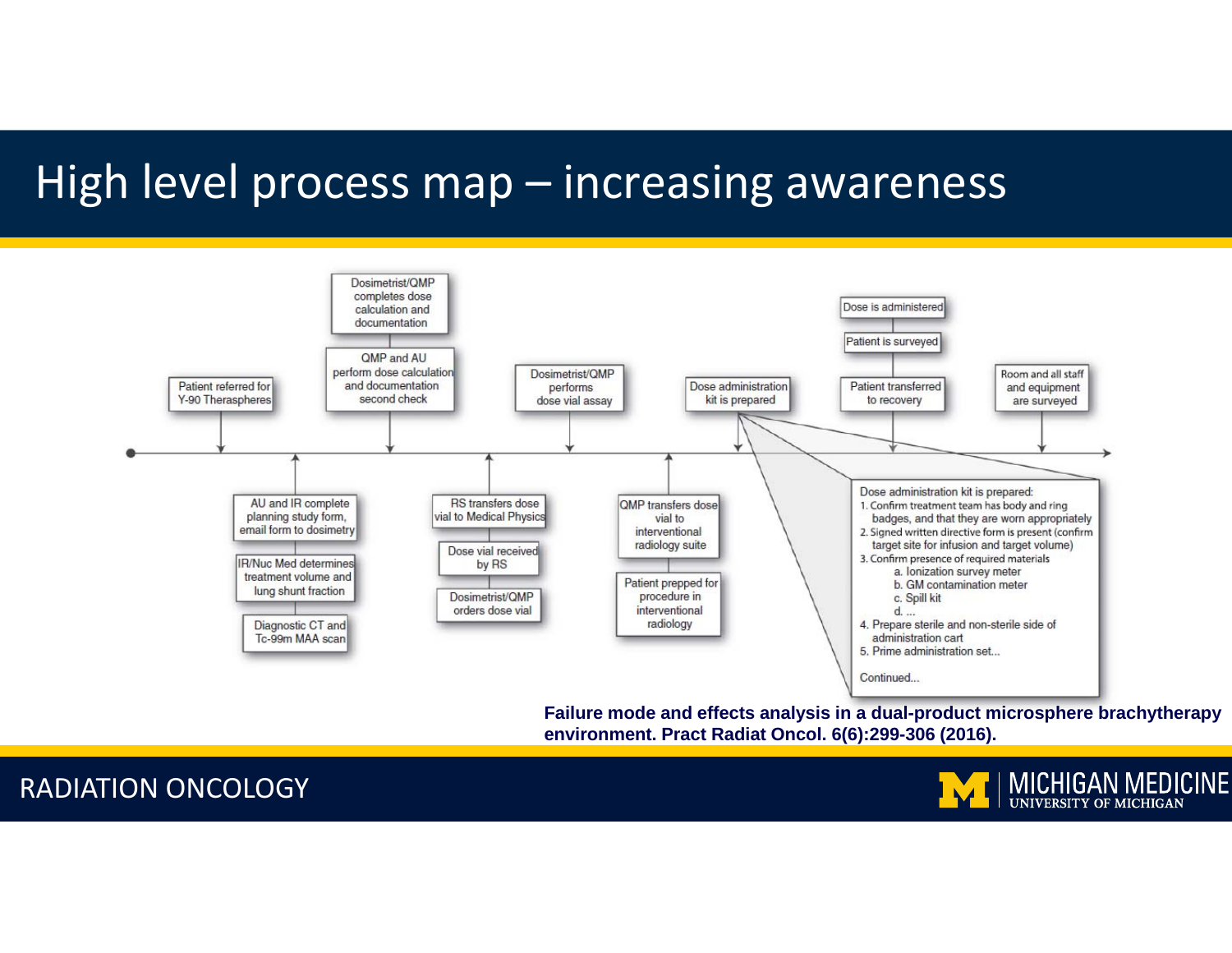#### How we are making our patients safer

| Table 5<br>New RPNs for high-ranking failure modes after program improvements were made |                                                                                   |              |              |         |               |
|-----------------------------------------------------------------------------------------|-----------------------------------------------------------------------------------|--------------|--------------|---------|---------------|
| Failure mode                                                                            | Program change                                                                    | S            | $\mathbf{O}$ | D       | <b>RPN</b>    |
|                                                                                         | Patient-related failure modes                                                     |              |              |         |               |
| Error in dosimetry worksheet calculation (SIR-Spheres)                                  | Expand monthly/annual QA<br>and add hand calculations                             | $8.5\quad 5$ |              | $4(-3)$ | $170(-127.5)$ |
| Error in dosimetry worksheet calculation (TheraSphere)                                  | Expand monthly/annual QA<br>and add hand calculations                             | $8.5\quad 3$ |              | $4(-3)$ | $102 (-76.5)$ |
| Incorrect target volume on planning study                                               | Improve documentation and<br>incorporate additional checks<br>throughout workflow | 9            | 5            | $2(-1)$ | $90(-45)$     |

**Failure mode and effects analysis in a dual-product microsphere brachytherapy environment. Pract Radiat Oncol. 6(6):299-306 (2016).**



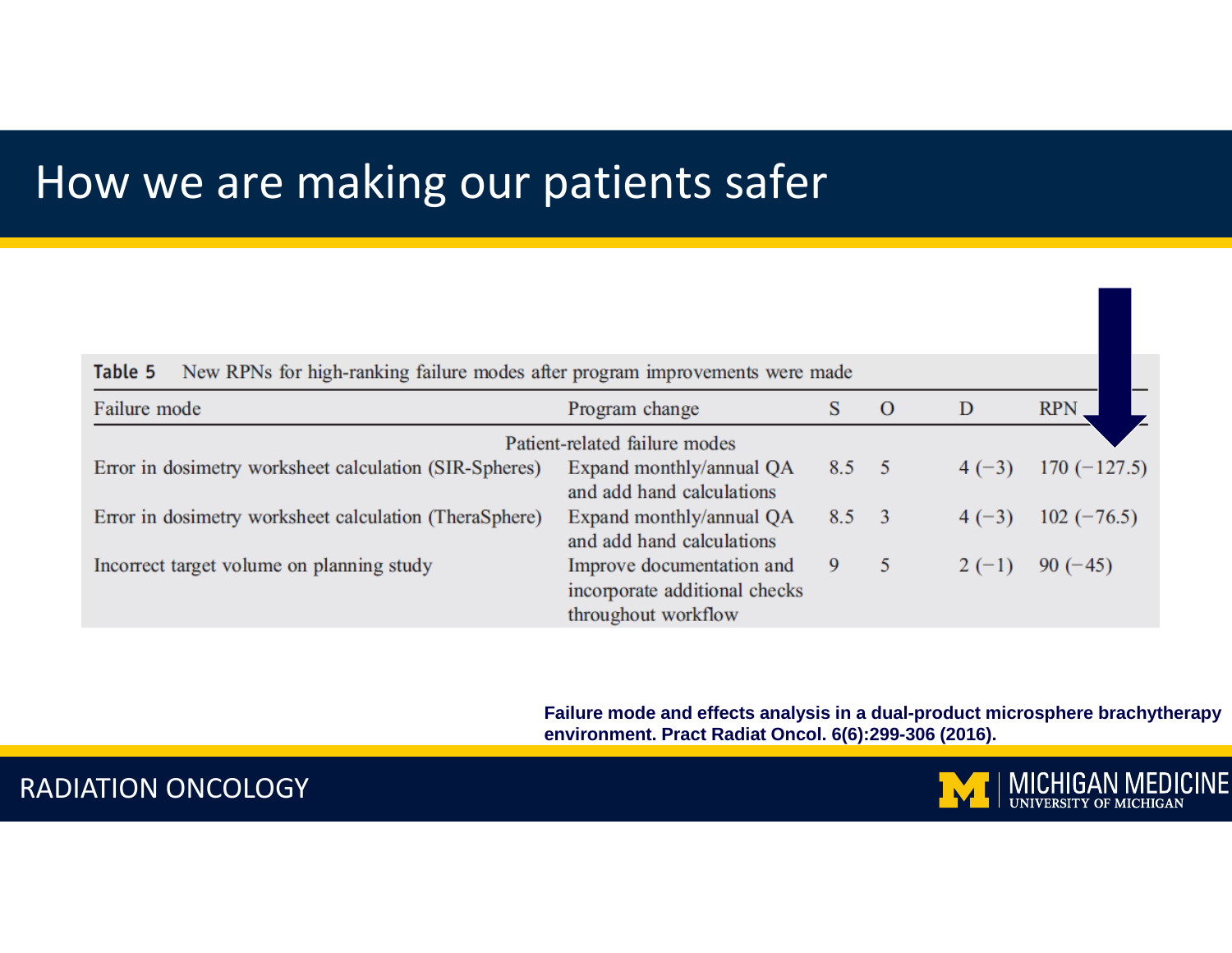#### How we are making YOU safer

|                                                                           | Staff-related failure modes          |   |               |            |
|---------------------------------------------------------------------------|--------------------------------------|---|---------------|------------|
| Slurry not removed before removing<br>needle from dose vial (SIR-Spheres) | Add warnings to<br>process checklist |   | 3.5 $4(-3)$ 6 | $84 (-63)$ |
| V-vial septum integrity compromised (SIR-Spheres)                         | Add warnings to<br>process checklist | 4 | $4(-1)$ 7     | $112(-28)$ |
| Catheter disconnected from outlet line                                    | Add warnings to<br>process checklist | 4 | $2(-1)$ 9     | $72(-36)$  |

**Failure mode and effects analysis in a dual-product microsphere brachytherapy environment. Pract Radiat Oncol. 6(6):299-306 (2016).**

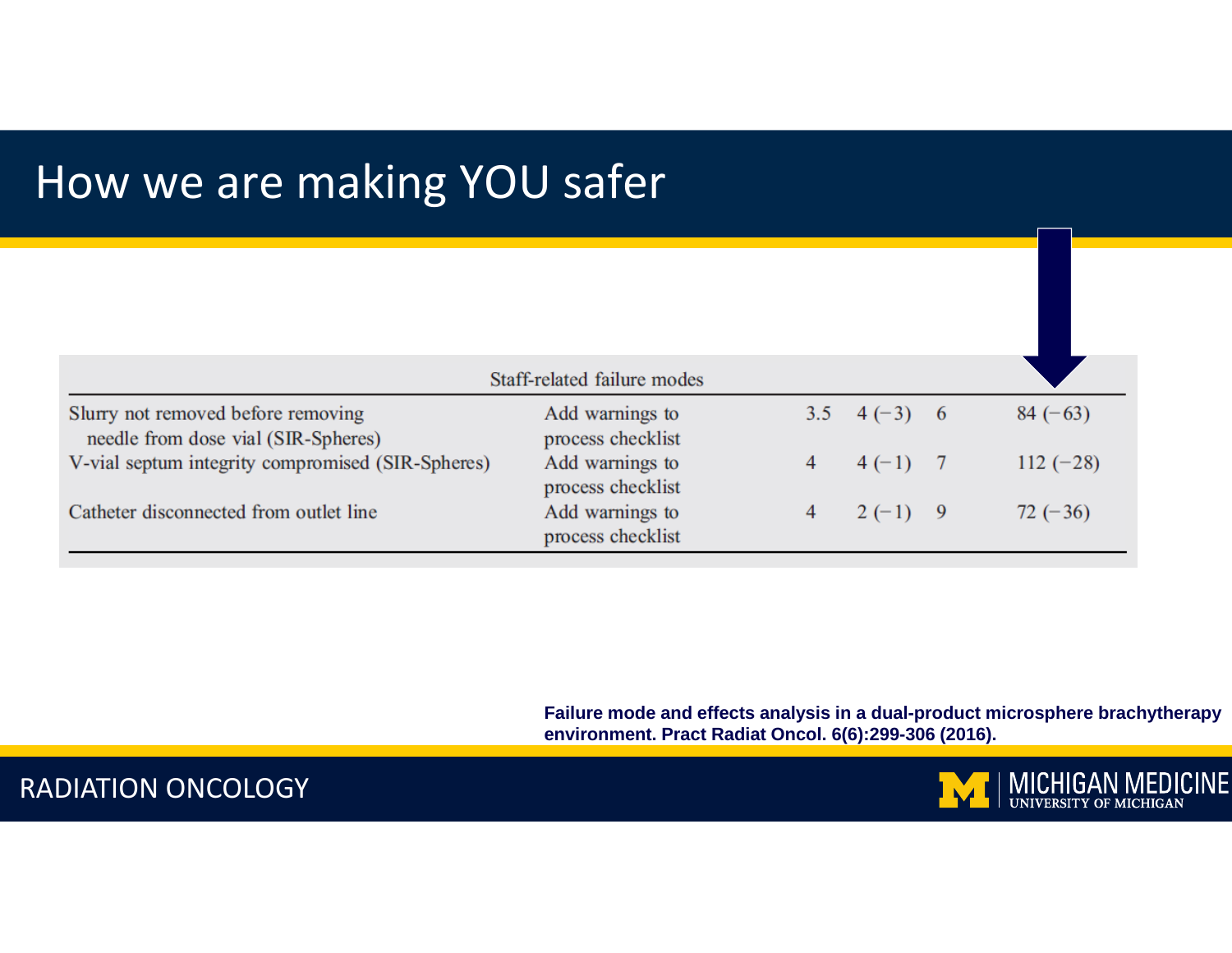#### Other FMEA examples

- Ford et al., A streamlined failure mode and effects analysis. Med Phys. 41(6):061709 (2014).
- Success factors
	- Support by local and health system department leadership
	- Clearly defined plan
	- Experienced / dedicated facilitator
	- Take‐home assignments

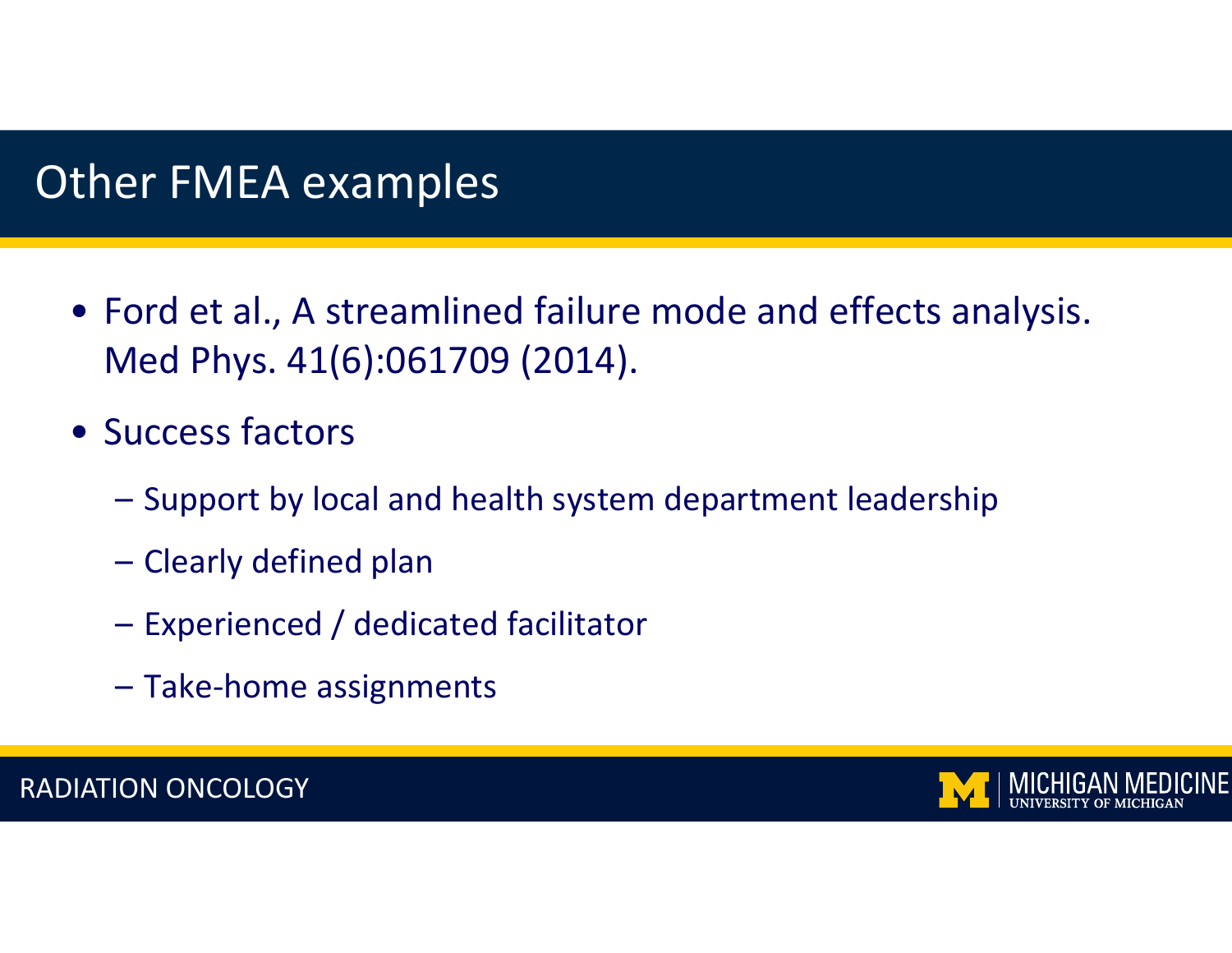

## Implementation of <sup>a</sup> Formal Therapist Pre‐treatment Chart Review

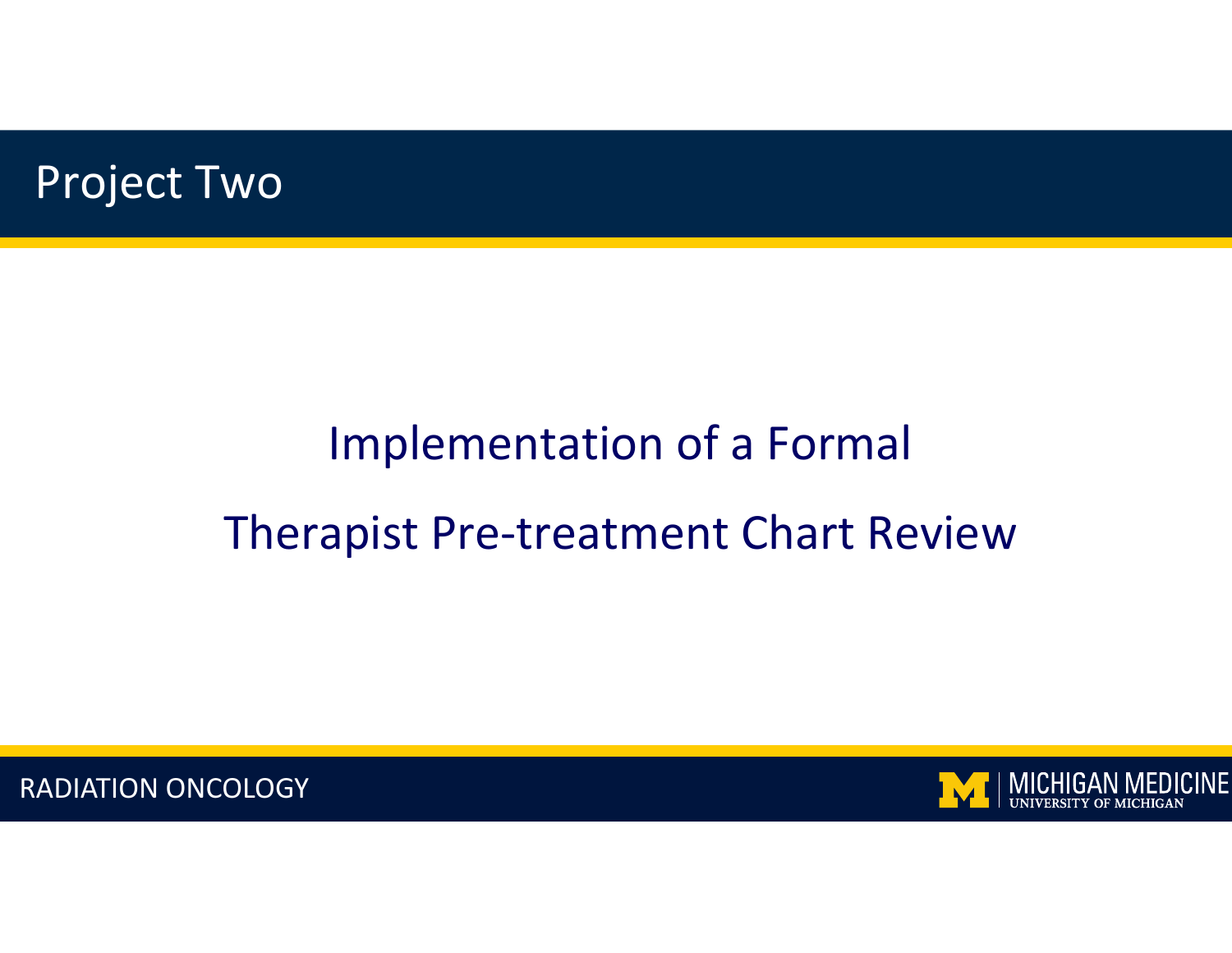#### Therapist pre‐treatment chart review

#### • #3 most effective to catch high severity incidents



Ford et al., Int J Radiation Oncol Biol Phys. 84(3):e263‐269 (2012).

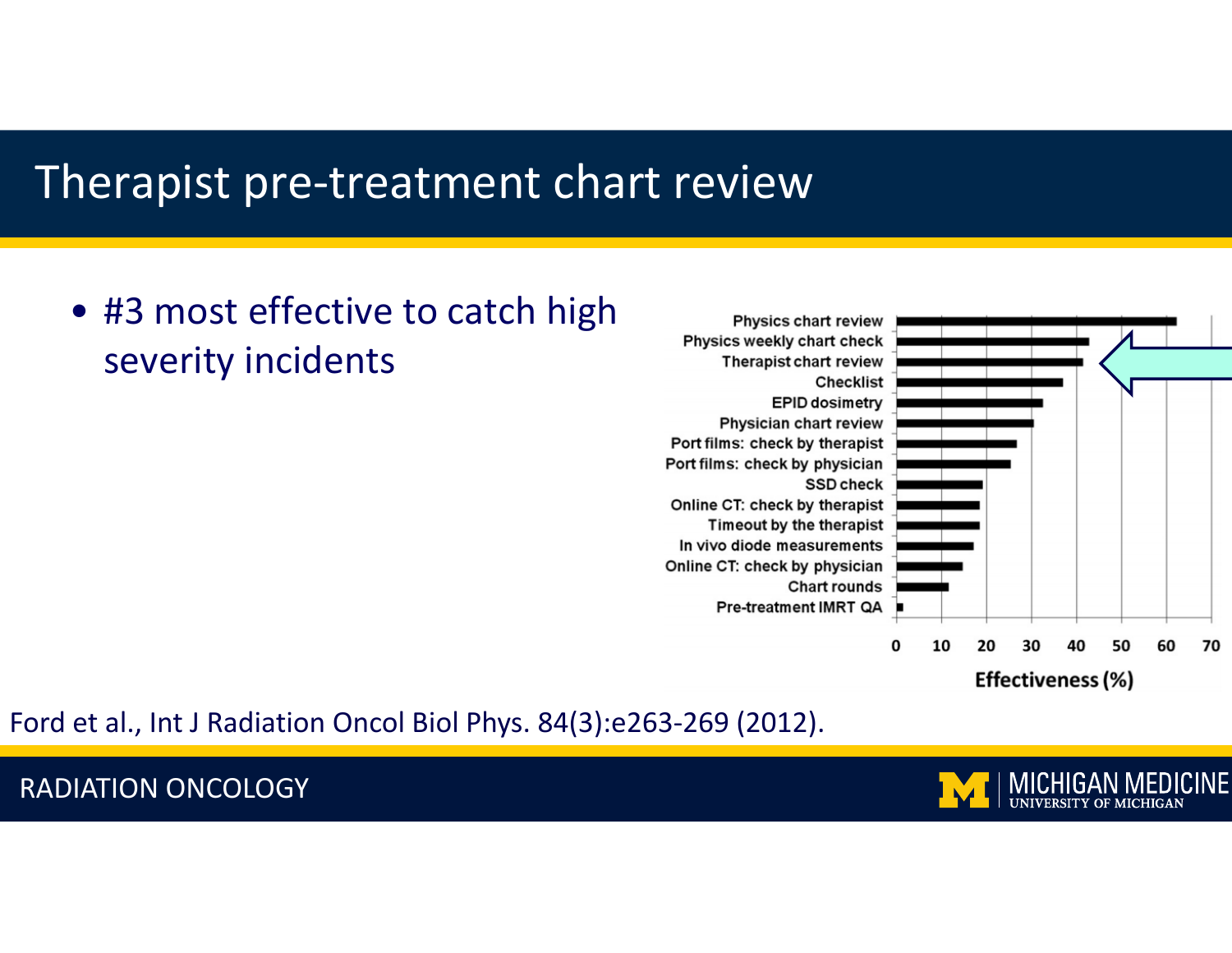#### Therapist pre‐treatment chart review

- #3 most effective to catch high severity incidents
- #1 check to have in place to catch low severity incidents
- Use UM in-house ILS to track related incidents

|                                                    | <b>Table 4</b> Combinations of OC checks and associated error |  |  |  |  |  |  |
|----------------------------------------------------|---------------------------------------------------------------|--|--|--|--|--|--|
| detection effectiveness for low-severity incidents |                                                               |  |  |  |  |  |  |

No. of checks in

|                                       | combination  |              |              |              |              |
|---------------------------------------|--------------|--------------|--------------|--------------|--------------|
|                                       | 1            | 2            | 3            | 4            |              |
| 1. Physician chart review             |              |              |              |              | #            |
| 2. Physics chart review               |              |              | X            | X            | X            |
| 3. Therapist chart review             | $\mathbf{x}$ | $\mathbf{x}$ | X            | $\mathbf x$  | $\mathbf x$  |
| 4. Pretreatment IMRT OA               |              |              |              |              |              |
| 5. Chart rounds                       |              |              |              |              | #            |
| 6. Timeout by therapist               |              | $\mathbf{x}$ | $\mathbf{x}$ | X            | X            |
| 7. SSD check                          |              |              |              |              |              |
| 8. Port films: check by therapist     |              |              |              |              |              |
| 9. Port films: check by physician     |              |              |              |              |              |
| 10. Online CT: check by therapist     |              |              |              |              |              |
| 11. Online CT: check by physician     |              |              |              |              |              |
| 12. <i>In vivo</i> diode measurements |              |              |              | $\Omega$     | $\mathbf{o}$ |
| 13. Physics weekly chart check        |              |              |              | $\Omega$     | $\Omega$     |
| 14. EPID dosimetry                    |              |              |              | $\mathbf{o}$ | $\mathbf{o}$ |
| 15. Checklist                         |              |              |              |              | #            |
| Effectiveness $(\% )$                 | 70           | 90           | 93           | 97           | 9            |

Abbreviations:  $CT =$  computed tomography;  $EPID =$  electronic portal imaging device; IMRT = intensity modulated radiation therapy;  $QA =$ quality assurance;  $QC =$  quality control;  $SSD =$  source-to-skin distance. The "o" and pound "#" indicate checks for which the effectiveness is the same regardless of which is used in combination.

#### **Ford et al., Int J Radiation Oncol Biol Phys, 84 (3), e263‐269 (2012)**

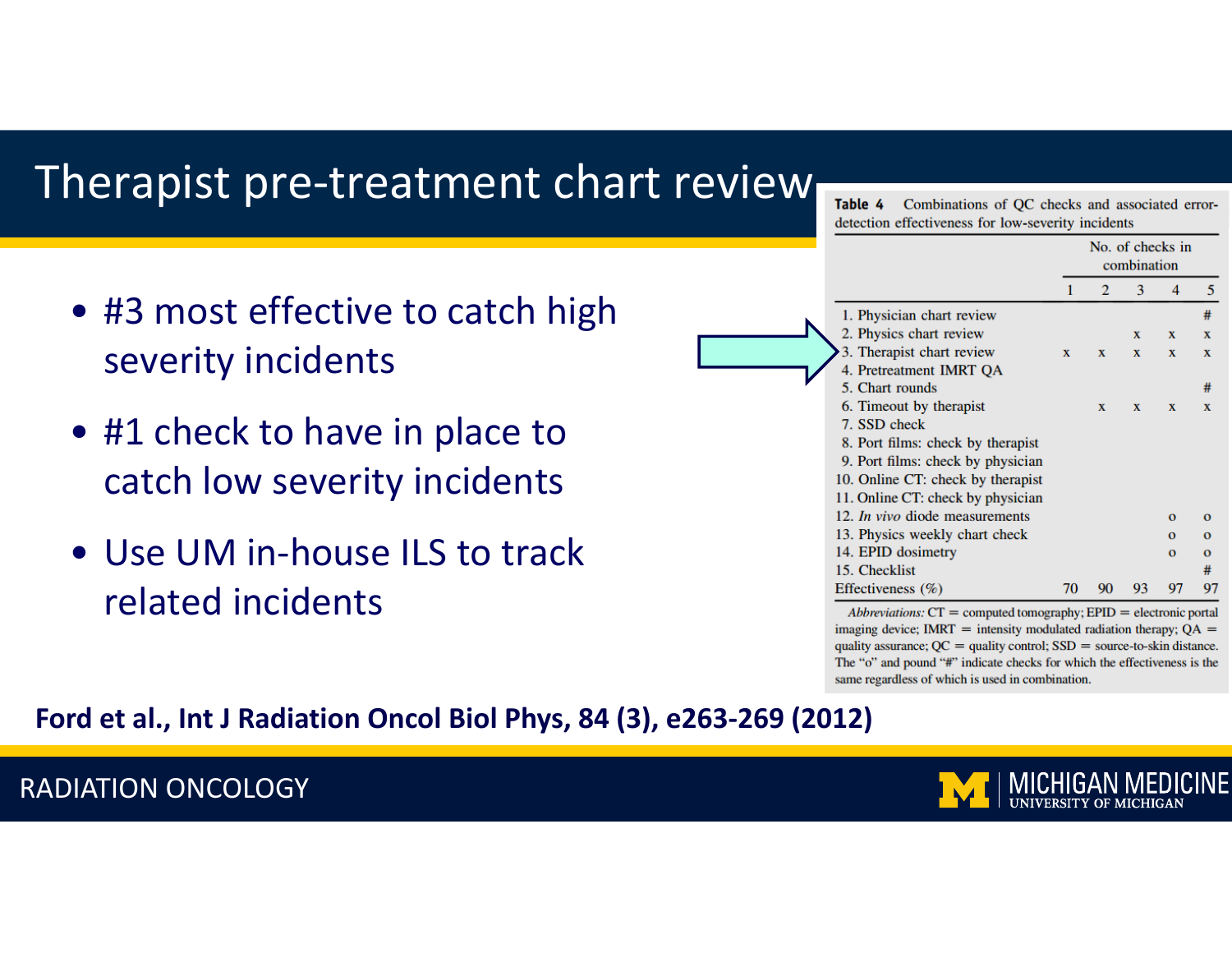#### Error Tracking



#### Sources of Treatment Chart Errors



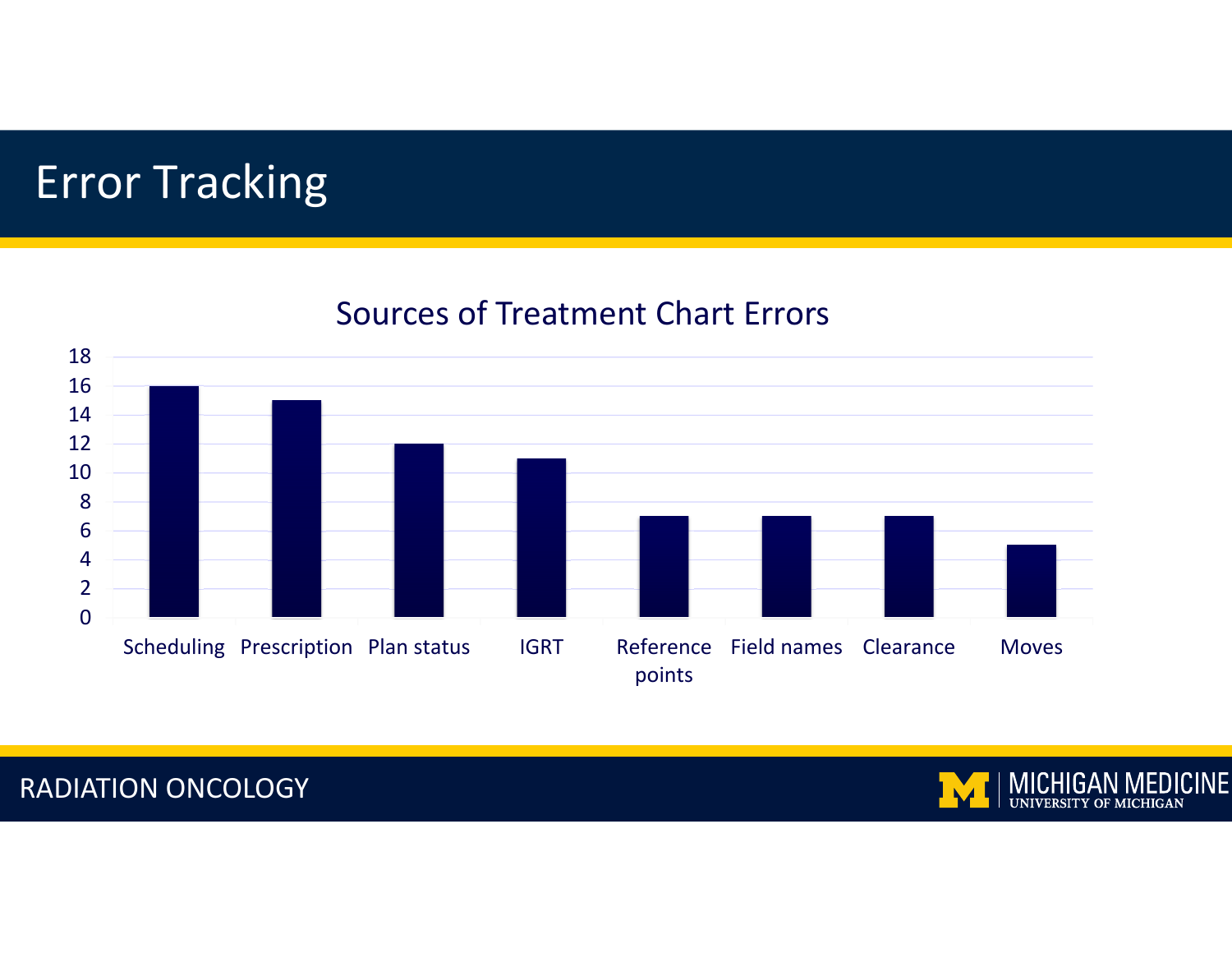#### Error Tracking





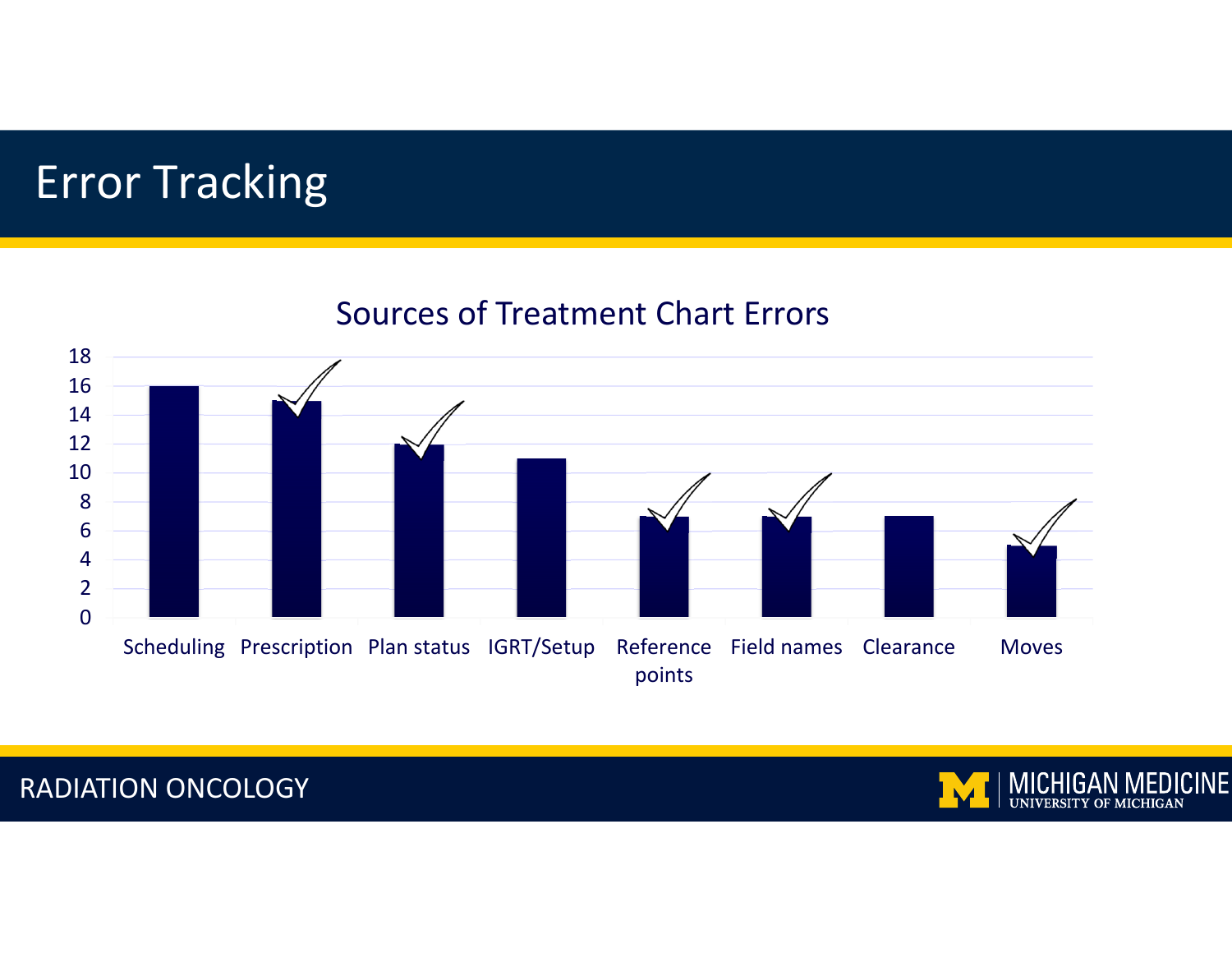## Implementation of therapist pre‐treatment chart review

| Plan #'s Checked                                                            |                          |                       |                       |                       |
|-----------------------------------------------------------------------------|--------------------------|-----------------------|-----------------------|-----------------------|
| Script linked to and<br>matches plan                                        |                          |                       |                       |                       |
| Clear setup instructions<br>(photo, dosim moves,<br>bolus, cutout, consent) |                          |                       |                       |                       |
| Present and clear IGRT<br>document                                          | $\Box$ Yes $\Box$ N/A    | $\Box$ Yes $\Box$ N/A | $\Box$ Yes $\Box$ N/A | $\Box$ Yes $\Box$ N/A |
| Clear plan revision<br>instructions                                         | $\Box$ Yes $\Box$ N/A    | $\Box$ Yes $\Box$ N/A | $\Box$ Yes $\Box$ N/A | $\Box$ Yes $\Box$ N/A |
| <b>Treatment related</b><br>patient alerts and<br>journal notes clear       | $\Box$ Yes $\Box$ N/A    | $\Box$ Yes $\Box$ N/A | $\Box$ Yes $\Box$ N/A | $\Box$ Yes $\Box$ N/A |
| Laterality consistent on<br>all documentation                               |                          |                       |                       |                       |
| Electron specific checks<br>(docs, coding)                                  | $\Box$ Yes $\Box$ N/A    | $\Box$ Yes $\Box$ N/A | $\Box$ Yes $\Box$ N/A | $\Box$ Yes $\Box$ N/A |
| Setup fields<br>appropriate and<br>labeled correctly                        |                          |                       |                       |                       |
| Correct match anatomy                                                       |                          | $\Box$                |                       |                       |
| Correct treatment field                                                     | $\overline{\phantom{0}}$ | $\Box$                | $\Box$                | ▭                     |

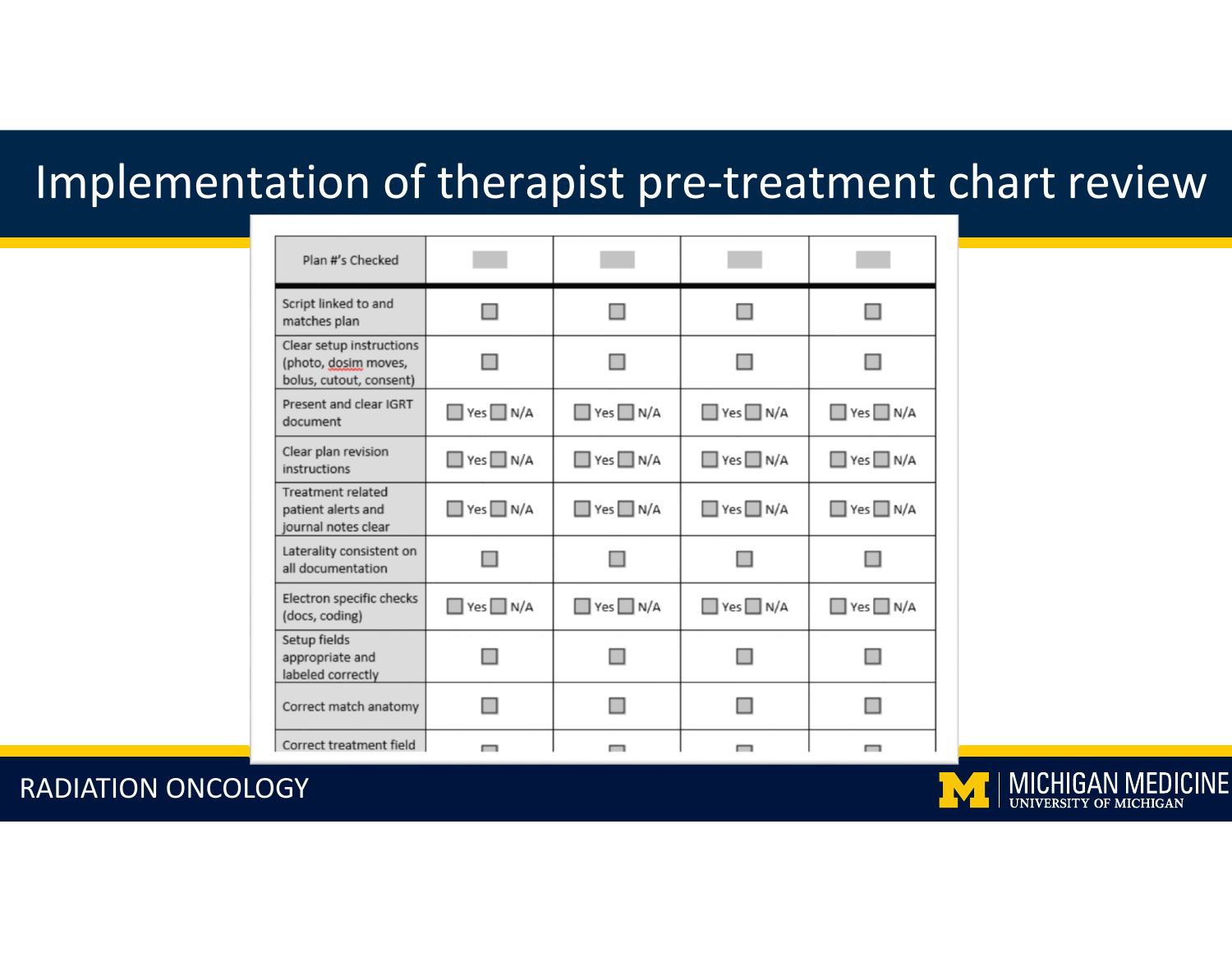#### Implementation of therapist pre‐treatment chart review



K. C. Younge et al.: Improving patient safety and workflow efficiency with standardized pretreatment radiation therapist chart reviews Practical Radiation Oncology 7(5): 339-345, 2017.

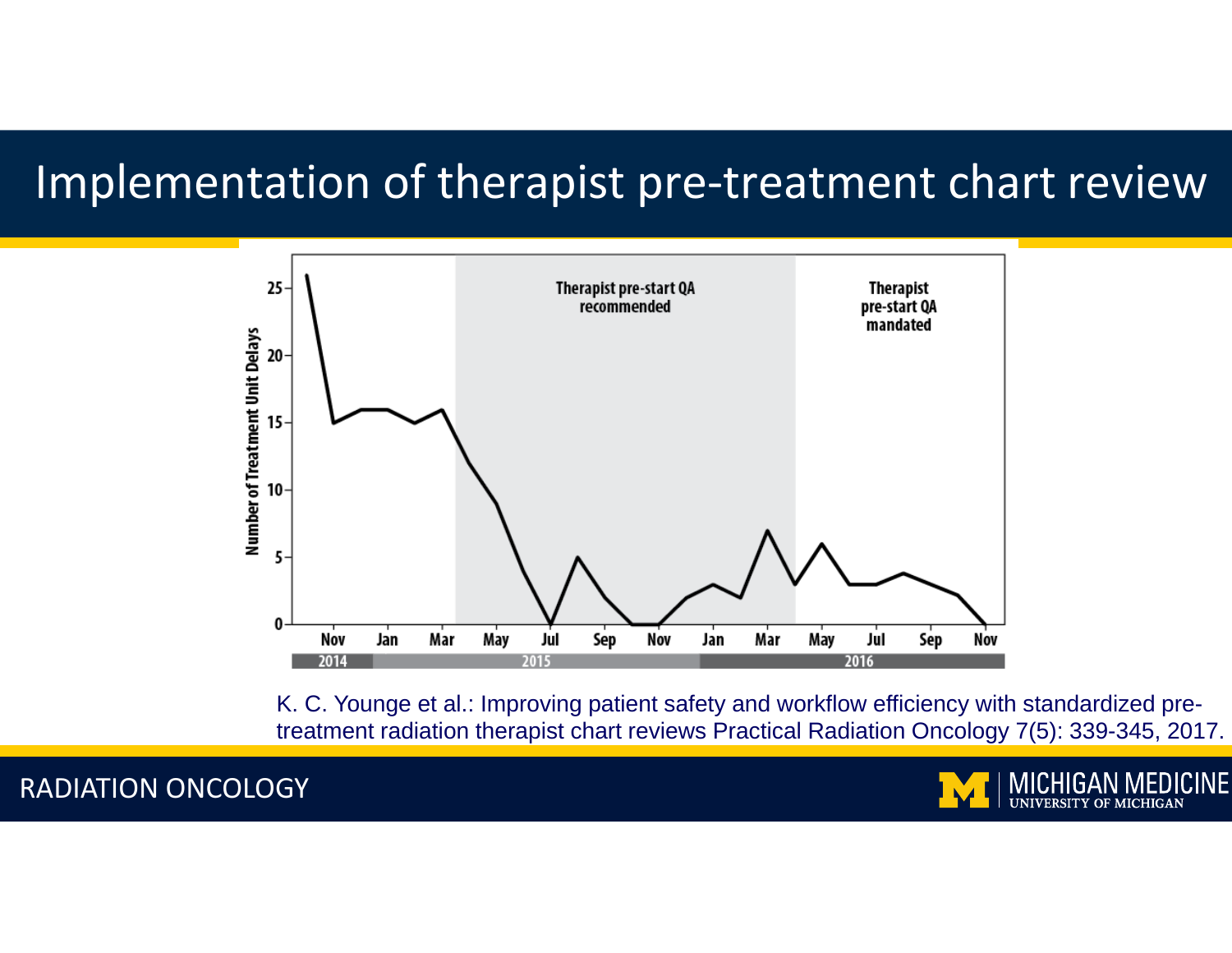#### Implementation of therapist pre‐treatment chart review

**1 delay**  $\sim$  **10 minutes**  $\rightarrow$  **1 day 4.3 to 0.5 hr/month 624 to 72 hr/month** Eliminates delays propagated to other patients Eliminates time wasted by therapists, dosimetrists, physicists, physicians

K. C. Younge et al.: Improving patient safety and workflow efficiency with standardized pretreatment radiation therapist chart reviews Practical Radiation Oncology 7(5): 339-345, 2017.

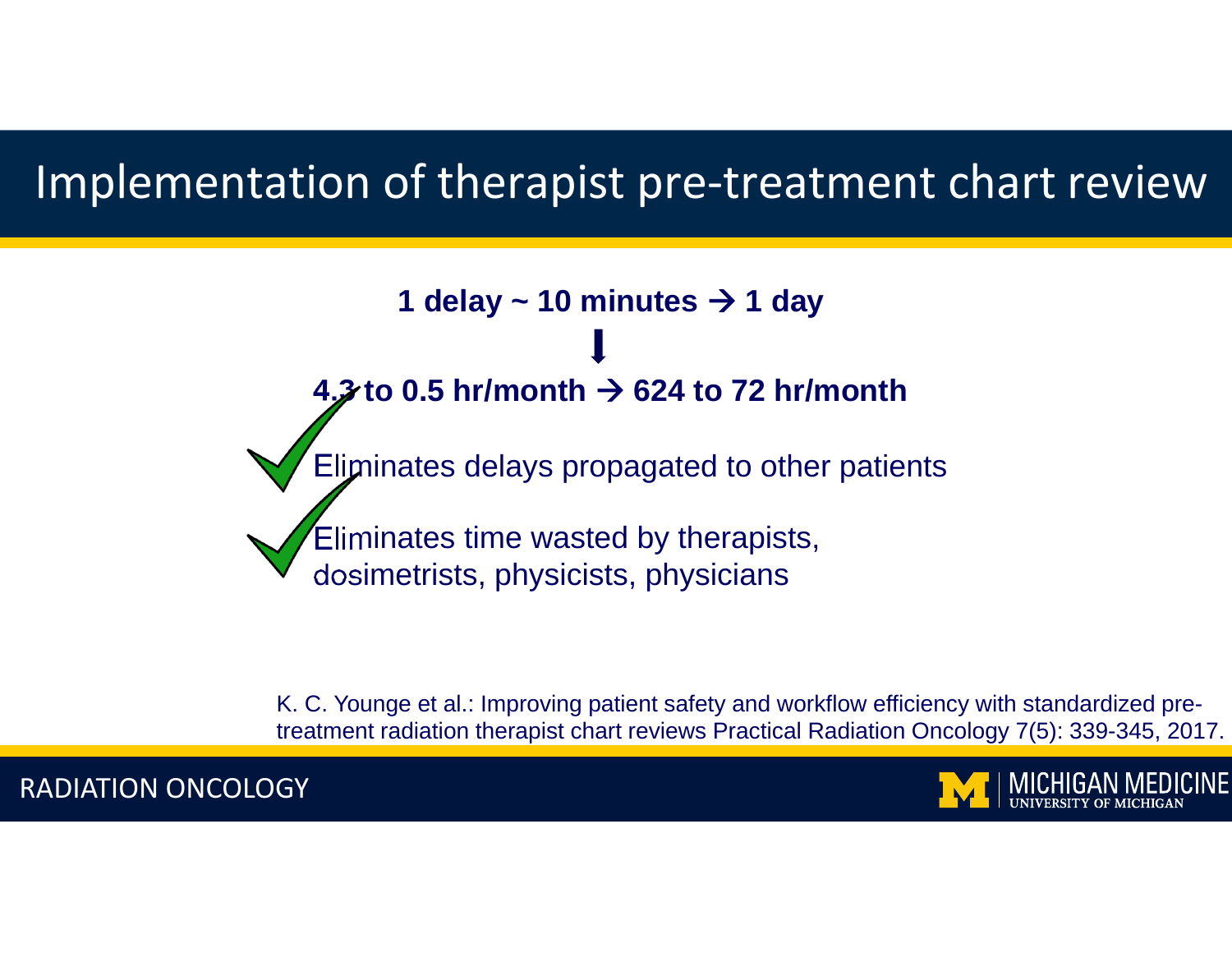### Difficulties in implementation

- •Major change to workflow – therapists take ownership
- • Major culture change / shift in outlook
	- "What are you doing with our reports?"
- • How can we motivate team members?
	- Monthly data tracking
	- Continuous presentations to RTTs <sup>+</sup> Multi‐D Groups
	- Adding automation upstream
	- Adjustments of checklist as needed make it easier